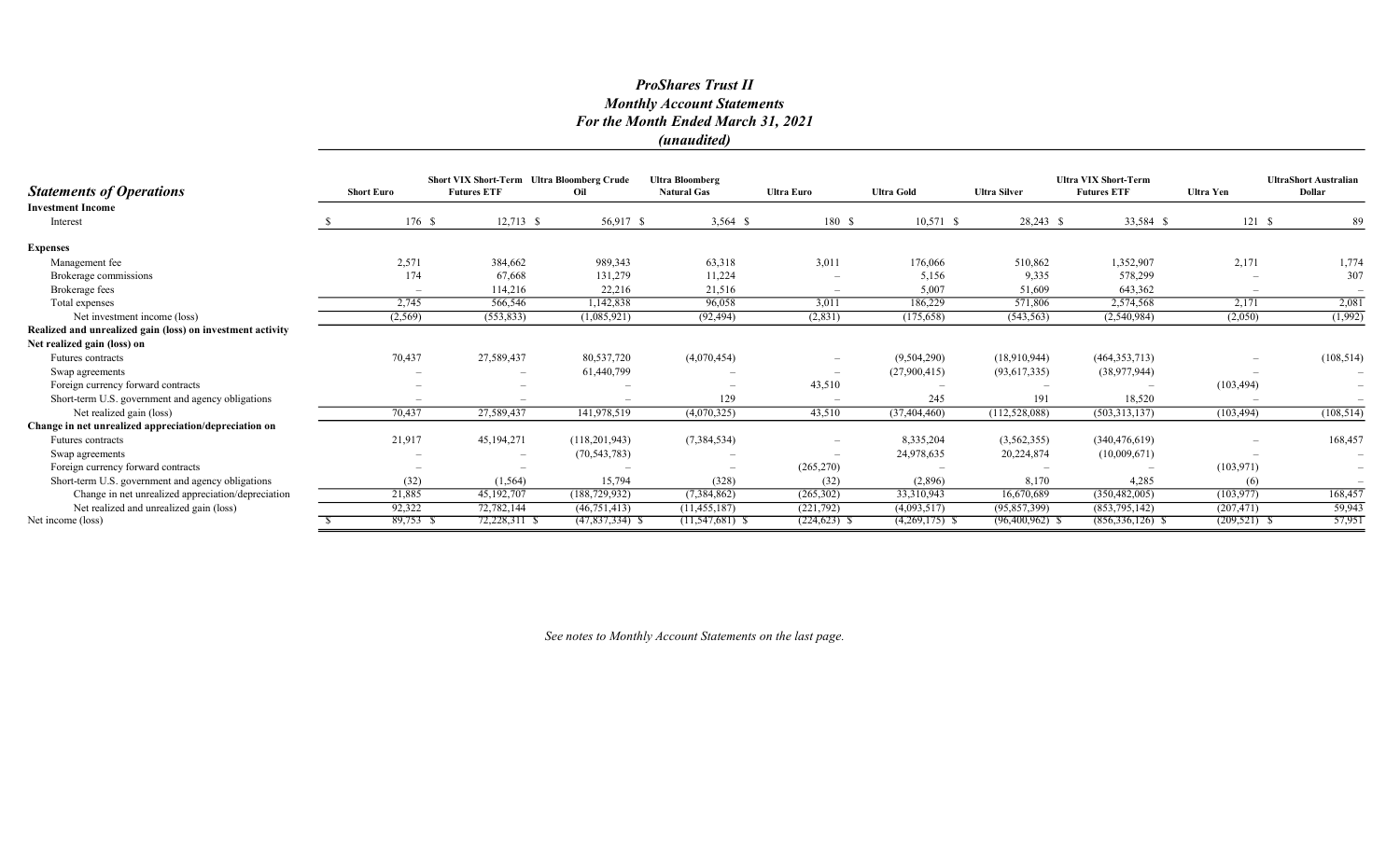| <b>Statements of Operations</b>                            | <b>UltraShort Bloomberg</b><br><b>Crude Oil</b> | <b>UltraShort Bloomberg</b><br><b>Natural Gas</b> | <b>UltraShort Euro</b> | <b>UltraShort Gold</b> | <b>UltraShort Silver</b> | <b>UltraShort Yen</b>    | <b>VIX Mid-Term Futures</b><br><b>ETF</b> | <b>VIX Short-Term</b><br><b>Futures ETF</b> |
|------------------------------------------------------------|-------------------------------------------------|---------------------------------------------------|------------------------|------------------------|--------------------------|--------------------------|-------------------------------------------|---------------------------------------------|
| <b>Investment Income</b><br>Interest                       | $3,669$ \$                                      | 3,529 \$                                          | $2,428$ \$             | $1,185$ \$             | $1,202 \quad$ \$         | $1,380$ \$               | $3,342$ \$                                | 12,921                                      |
| <b>Expenses</b>                                            |                                                 |                                                   |                        |                        |                          |                          |                                           |                                             |
| Management fee                                             | 73,277                                          | 65,620                                            | 45,247                 | 27,498                 | 32,701                   | 26,860                   | 62,464                                    | 282,967                                     |
| Brokerage commissions                                      | 16,671                                          | 24,689                                            |                        | 1,650                  | 2,132                    |                          | 2,618                                     | 43,187                                      |
| Brokerage fees                                             | 10,358                                          | 1,561                                             |                        | 1,530                  | 3,191                    |                          | 14,079                                    | 107,031                                     |
| Total expenses                                             | 100,306                                         | 91.870                                            | 45,247                 | 30,678                 | 38,024                   | 26,860                   | 79,161                                    | 433,185                                     |
| Net investment income (loss)                               | (96, 637)                                       | (88, 341)                                         | (42, 819)              | (29, 493)              | (36,822)                 | (25, 480)                | (75, 819)                                 | (420, 264)                                  |
| Realized and unrealized gain (loss) on investment activity |                                                 |                                                   |                        |                        |                          |                          |                                           |                                             |
| Net realized gain (loss) on                                |                                                 |                                                   |                        |                        |                          |                          |                                           |                                             |
| Futures contracts                                          | (19, 407, 587)                                  | 3,881,633                                         |                        | 1,173,351              | (120, 979)               |                          | 792,939                                   | (69, 450, 551)                              |
| Swap agreements                                            |                                                 |                                                   |                        | 2,588,170              | 3,671,379                |                          |                                           |                                             |
| Foreign currency forward contracts                         |                                                 | $\overline{\phantom{0}}$                          | (429, 264)             |                        |                          | 995,988                  |                                           |                                             |
| Short-term U.S. government and agency obligations          |                                                 |                                                   |                        |                        | 85                       |                          |                                           |                                             |
| Net realized gain (loss)                                   | (19, 407, 587)                                  | 3,881,633                                         | (429, 264)             | 3,761,521              | 3,550,485                | 995,988                  | 792,939                                   | (69, 450, 551)                              |
| Change in net unrealized appreciation/depreciation on      |                                                 |                                                   |                        |                        |                          |                          |                                           |                                             |
| Futures contracts                                          | 18,663,357                                      | 8,756,399                                         |                        | (1,015,075)            | 2,248,899                | $\overline{\phantom{0}}$ | (15,233,008)                              | (57, 736, 299)                              |
| Swap agreements                                            |                                                 |                                                   |                        | (2,232,905)            | (841,605)                |                          |                                           |                                             |
| Foreign currency forward contracts                         |                                                 |                                                   | 3,675,727              |                        |                          | 1,525,729                |                                           |                                             |
| Short-term U.S. government and agency obligations          | 297                                             | 1.368                                             | 72                     | 496                    | 181                      | 214                      | 628                                       | 843                                         |
| Change in net unrealized appreciation/depreciation         | 18,663,654                                      | 8,757,767                                         | 3,675,799              | (3,247,484)            | 1,407,475                | 1,525,943                | (15,232,380)                              | (57, 735, 456)                              |
| Net realized and unrealized gain (loss)                    | (743, 933)                                      | 12,639,400                                        | 3,246,535              | 514,037                | 4,957,960                | 2,521,931                | (14, 439, 441)                            | (127, 186, 007)                             |
| Net income (loss)                                          | $(840,570)$ \$                                  | 12,551,059 \$                                     | 3,203,716 \$           | 484,544 \$             | 4,921,138 \$             | 2,496,451 \$             | $(14,515,260)$ \$                         | (127,606,271)                               |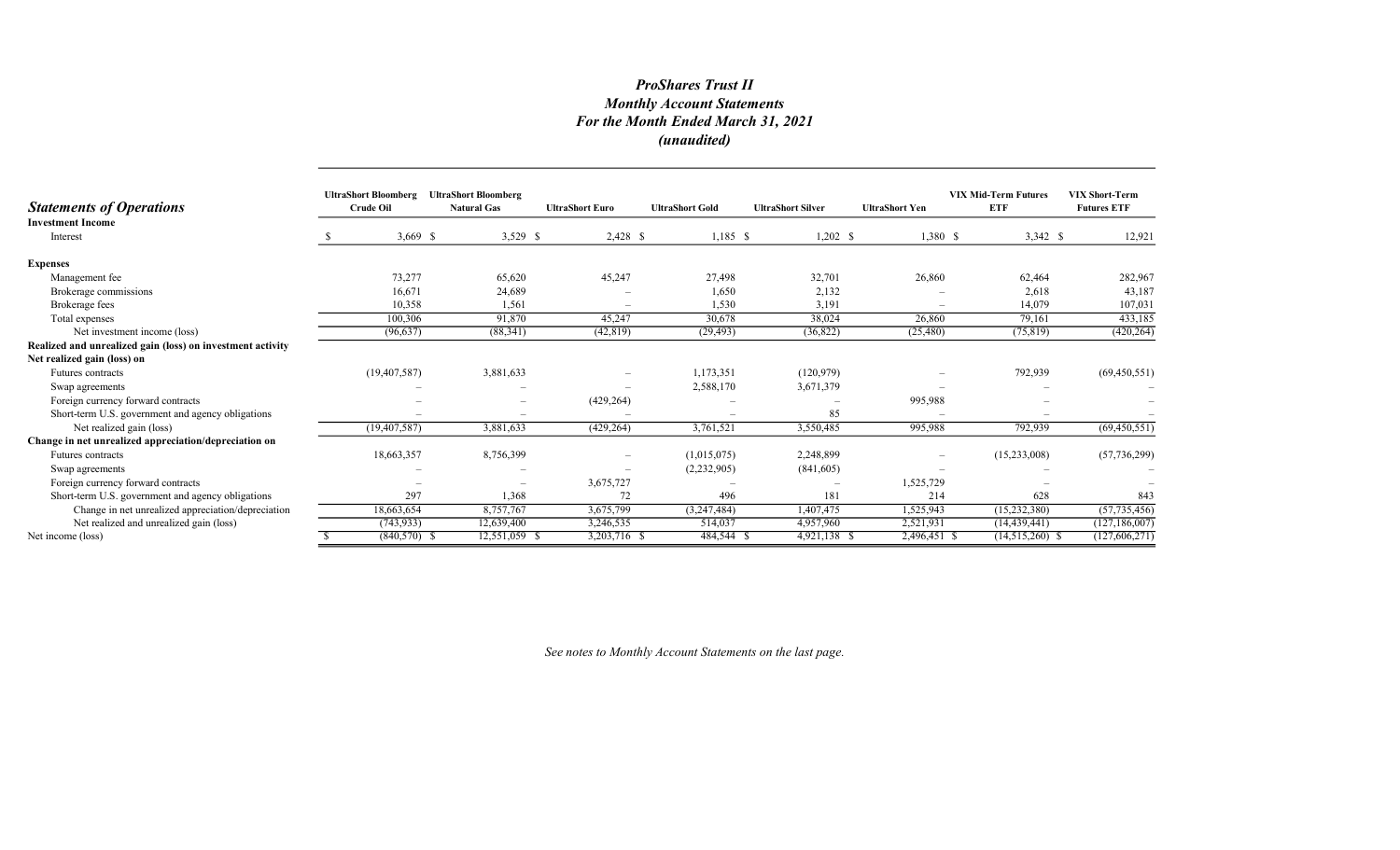| <b>Statements of Changes in Shareholders'</b>      | <b>Short VIX Short-Term Ultra Bloomberg Crude</b><br><b>Ultra Bloomberg</b> |                    |                  |                    |                          |                   |                     | <b>Ultra VIX Short-Term</b> |              | <b>UltraShort Australian</b> |  |
|----------------------------------------------------|-----------------------------------------------------------------------------|--------------------|------------------|--------------------|--------------------------|-------------------|---------------------|-----------------------------|--------------|------------------------------|--|
| <b>Equity</b>                                      | <b>Short Euro</b>                                                           | <b>Futures ETF</b> | Oil              | <b>Natural Gas</b> | Ultra Euro               | <b>Ultra Gold</b> | <b>Ultra Silver</b> | <b>Futures ETF</b>          | Ultra Yen    | Dollar                       |  |
| Shareholders' equity, at February 28, 2021         | 4,241,599 \$                                                                | 454,812,557 \$     | 189,534,204 \$   | 92,013,675         | 3,836,347 \$             | 213,689,716 \$    | 698,743,144 \$      | 2,226,913,853 \$            | 2,797,215 \$ | 2,200,929                    |  |
| Addition of shares                                 |                                                                             | 24,837,960         | 53,764,311       | 14,008,239         |                          | 10,691,428        | 4,134,426           | 94,482,296                  |              |                              |  |
| Redemption of shares                               | (2,146,812)                                                                 | (24, 747, 977)     | (106, 882, 088)  | (20,167,163)       |                          | (5,563,913)       | (33,975,359)        | (180, 686, 853)             |              |                              |  |
| Net addition (redemption) of shares                | (2,146,812)                                                                 | 89,983             | (53, 117, 777)   | (6,158,924)        |                          | 5,127,515         | (29, 840, 933)      | (86, 204, 557)              |              |                              |  |
| Net investment income (loss)                       | (2,569)                                                                     | (553, 833)         | (1,085,921)      | (92, 494)          | (2,831)                  | (175, 658)        | (543, 563)          | (2,540,984)                 | (2,050)      | (1,992)                      |  |
| Net realized gain (loss)                           | 70,437                                                                      | 27,589,437         | 141,978,519      | (4,070,325)        | 43,510                   | (37, 404, 460)    | (112, 528, 088)     | (503, 313, 137)             | (103, 494)   | (108, 514)                   |  |
| Change in net unrealized appreciation/depreciation | 21,885                                                                      | 45,192,707         | (188, 729, 932)  | (7,384,862)        | (265, 302)               | 33,310,943        | 16,670,689          | (350, 482, 005)             | (103, 977)   | 168,457                      |  |
| Net income (loss)                                  | 89,753                                                                      | 72,228,311         | (47, 837, 334)   | (11, 547, 681)     | (224, 623)               | (4,269,175)       | (96,400,962)        | (856, 336, 126)             | (209, 521)   | 57,951                       |  |
| Shareholders' equity, at March 31, 2021            | 2,184,540 \$                                                                | 527,130,851 \$     | 1,088,579,093 \$ | 74,307,070 \$      | 3,611,724 \$             | 214,548,056 \$    | 572,501,249 \$      | 1,284,373,170 \$            | 2,587,694 \$ | 2,258,880                    |  |
| Net asset value per share *                        | 43.69 \$                                                                    | $47.13$ \$         | 52.56 \$         | 21.31 S            | $14.45 \text{ }$ \$      | 54.32 \$          | 41.35 \$            | 5.63 $\sqrt{5}$             | 51.78 \$     | 45.18                        |  |
| <b>Share transaction</b>                           |                                                                             |                    |                  |                    |                          |                   |                     |                             |              |                              |  |
| Shares added                                       | $\overline{\phantom{a}}$                                                    | 550,000            | 1,000,000        | 650,000            | $\overline{\phantom{0}}$ | 200,000           | 100,000             | 12,900,000                  |              |                              |  |
| Shares redeemed                                    | (50,000)                                                                    | (600,000)          | (1,850,000)      | (850,000)          |                          | (100,000)         | (700,000)           | (19,800,000)                |              |                              |  |
| Net shares added (redeemed)                        | (50,000)                                                                    | (50,000)           | (850,000)        | (200,000)          |                          | 100,000           | (600,000)           | (6,900,000)                 |              |                              |  |

\* Represents value of total shareholders' equity divided by total shares outstanding at the month end.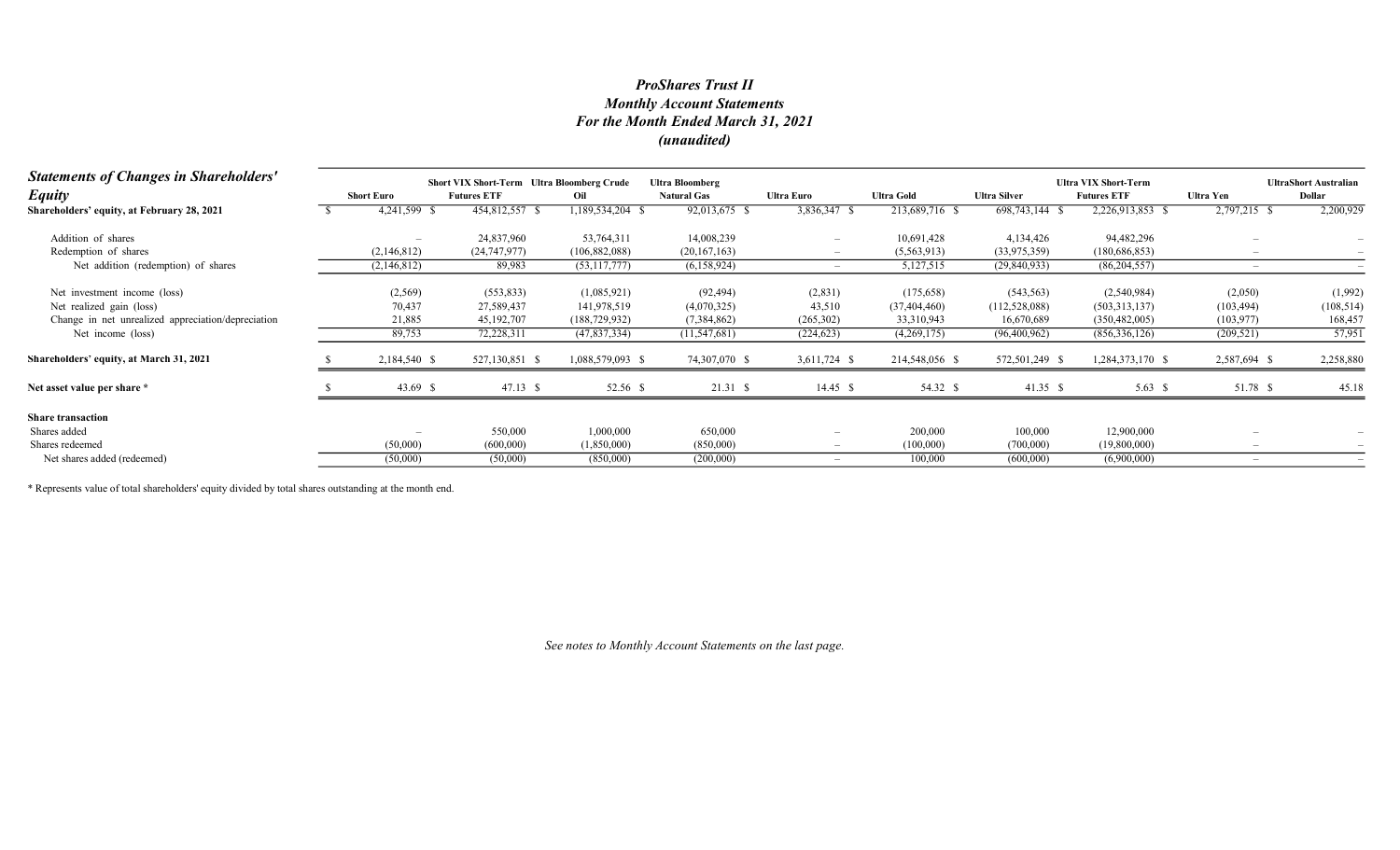| <b>Statements of Changes in Shareholders'</b><br><b>Equity</b> | <b>UltraShort Bloomberg</b><br><b>Crude Oil</b> | <b>UltraShort Bloomberg</b><br><b>Natural Gas</b> | <b>UltraShort Euro</b> | <b>UltraShort Gold</b> | <b>UltraShort Silver</b> | <b>UltraShort Yen</b>    | <b>VIX Mid-Term Futures</b><br>ETF | <b>VIX Short-Term</b><br><b>Futures ETF</b> |
|----------------------------------------------------------------|-------------------------------------------------|---------------------------------------------------|------------------------|------------------------|--------------------------|--------------------------|------------------------------------|---------------------------------------------|
| Shareholders' equity, at February 28, 2021                     | 97,038,801 \$                                   | 101,203,280 \$                                    | 53,046,833 \$          | 31,464,300 \$          | 37,440,434 \$            | 28,793,600 \$            | 93,434,727 \$                      | 464,474,093                                 |
| Addition of shares                                             | 15,652,888                                      |                                                   | 2,298,471              | 9,294,671              | 19,095,458               | 3,631,790                |                                    | 50,079,057                                  |
| Redemption of shares                                           | (20, 132, 729)                                  | (44, 295, 064)                                    | (3,616,882)            |                        | (16,312,366)             |                          | (3,796,720)                        | (37,368,121)                                |
| Net addition (redemption) of shares                            | (4,479,841)                                     | (44,295,064)                                      | (1,318,411)            | 9,294,671              | 2,783,092                | 3,631,790                | (3,796,720)                        | 12,710,936                                  |
| Net investment income (loss)                                   | (96, 637)                                       | (88, 341)                                         | (42, 819)              | (29, 493)              | (36,822)                 | (25, 480)                | (75, 819)                          | (420, 264)                                  |
| Net realized gain (loss)                                       | (19, 407, 587)                                  | 3,881,633                                         | (429, 264)             | 3,761,521              | 3,550,485                | 995,988                  | 792,939                            | (69, 450, 551)                              |
| Change in net unrealized appreciation/depreciation             | 18,663,654                                      | 8,757,767                                         | 3,675,799              | (3,247,484)            | 1,407,475                | 1,525,943                | (15,232,380)                       | (57, 735, 456)                              |
| Net income (loss)                                              | (840, 570)                                      | 12,551,059                                        | 3,203,716              | 484,544                | 4,921,138                | 2,496,451                | (14,515,260)                       | (127, 606, 271)                             |
| Shareholders' equity, at March 31, 2021                        | 91,718,390 \$                                   | 69,459,275 \$                                     | 54,932,138 \$          | 41,243,515 \$          | 45,144,664 \$            | 34,921,841 \$            | 75,122,747 \$                      | 349,578,758                                 |
| Net asset value per share *                                    | 7.20 S                                          | $39.14$ \$                                        | 24.41 \$               | 37.60 \$               | 6.98 \$                  | 77.73 \$                 | 34.74 \$                           | 9.32                                        |
| <b>Share transaction</b>                                       |                                                 |                                                   |                        |                        |                          |                          |                                    |                                             |
| Shares added                                                   | 2,350,000                                       |                                                   | 100,000                | 250,000                | 3,000,000                | 50,000                   |                                    | 4,775,000                                   |
| Shares redeemed                                                | (2,850,000)                                     | (1,150,000)                                       | (150,000)              |                        | (2,650,000)              | $\overline{\phantom{a}}$ | (100,000)                          | (2,850,000)                                 |
| Net shares added (redeemed)                                    | (500,000)                                       | (1,150,000)                                       | (50,000)               | 250,000                | 350,000                  | 50,000                   | (100,000)                          | 1,925,000                                   |

\* Represents value of total shareholders' equity divided by total shares outstanding at the month end.